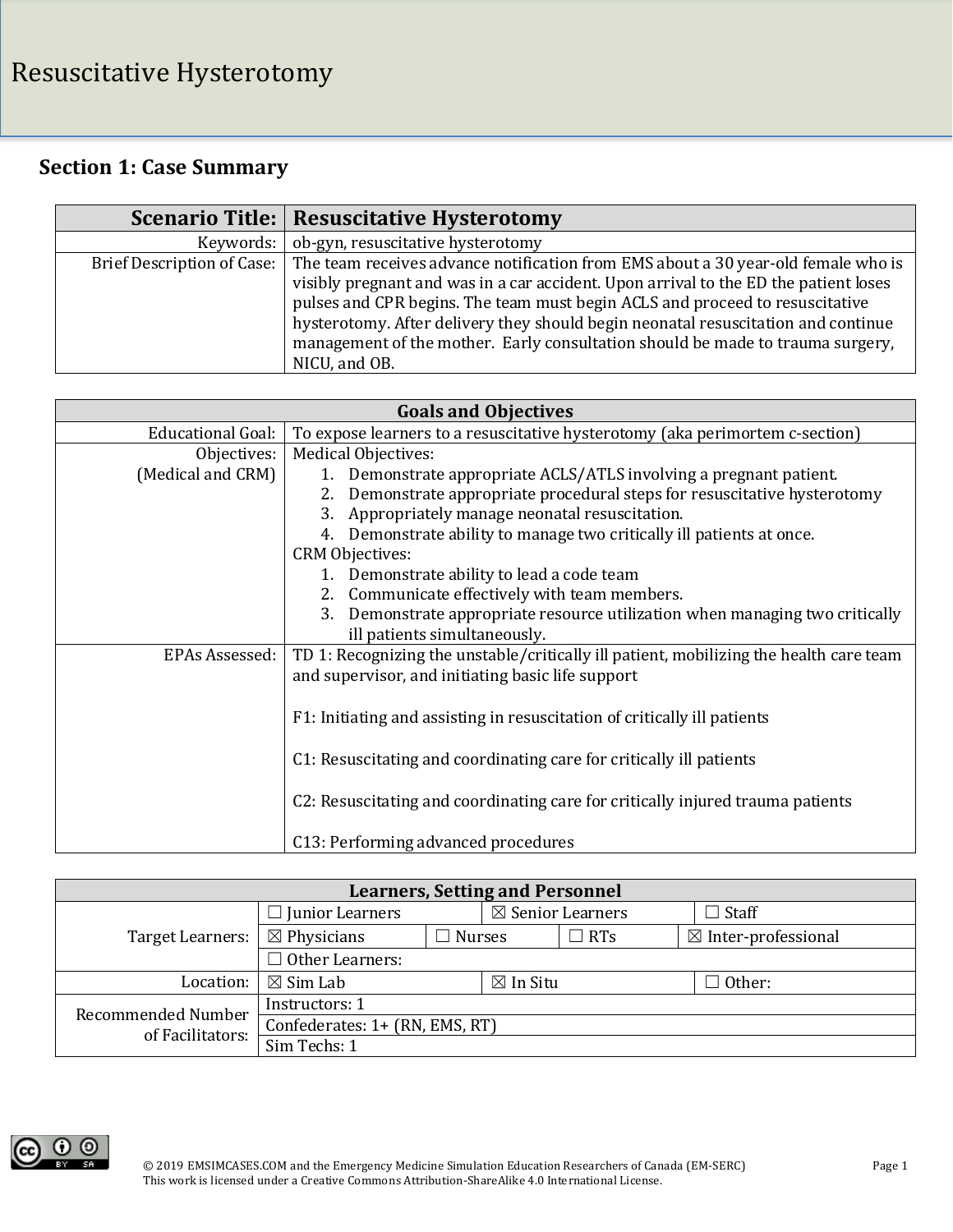## Resuscitative Hysterotomy

| <b>Scenario Development</b>                                                                                         |                                                                                        |  |  |
|---------------------------------------------------------------------------------------------------------------------|----------------------------------------------------------------------------------------|--|--|
| Date of Development:                                                                                                | 14/06/2018                                                                             |  |  |
| Scenario Developer(s):                                                                                              | Amy Hildreth, MD                                                                       |  |  |
| Affiliations/Institutions(s):                                                                                       | Naval Medical Center San Diego <sup>1</sup>                                            |  |  |
| <sup>1</sup> The views expressed in this document are those of the author and do not reflect the official policy or |                                                                                        |  |  |
|                                                                                                                     | position of the Department of the US Navy, Department of Defense or the US government. |  |  |
| Contact E-mail:                                                                                                     | amy.f.hildreth@gmail.com                                                               |  |  |
| Last Revision Date:                                                                                                 | Jan 10 2020                                                                            |  |  |
| Revised By:                                                                                                         | Dr. Kathryn Chan, Dr. Kelsey Innes, and Dr. Tim Chaplin                                |  |  |
| Version Number:                                                                                                     | V <sub>1</sub>                                                                         |  |  |

### **Section 2A: Initial Patient Information**

| A. Patient Chart                                                                                     |                                               |           |                                              |                    |               |  |
|------------------------------------------------------------------------------------------------------|-----------------------------------------------|-----------|----------------------------------------------|--------------------|---------------|--|
| Patient Name: Jane Smith                                                                             |                                               |           | Age: 30                                      | Gender: F          | Weight: 90kg  |  |
|                                                                                                      | Presenting complaint: Motor Vehicle Collision |           |                                              |                    |               |  |
| Temp: 36                                                                                             | $HR: ---$                                     | $BP: ---$ | $RR: ---$                                    | $O2$ Sat: 75% with | $FiO_2$ : --- |  |
|                                                                                                      |                                               |           |                                              | <b>CPR</b>         |               |  |
| Cap glucose: 5.7 mmol/L (103 mg/dL)                                                                  |                                               |           | GCS: 3 (1E 1V 1M)                            |                    |               |  |
| Triage note: 30F found unresponsive in SUV that rolled over after being side swiped on highway going |                                               |           |                                              |                    |               |  |
| approximately 70 mph $\sim$ 110kph). Pt has large, gravid abdomen.                                   |                                               |           |                                              |                    |               |  |
| Allergies: Unable to obtain                                                                          |                                               |           |                                              |                    |               |  |
| Past Medical History: Unable to obtain                                                               |                                               |           | <b>Current Medications: Unable to obtain</b> |                    |               |  |

### **Section 2B: Extra Patient Information**

### **A. Further History**

*Include any relevant history not included in triage note above. What information will only be given to learners if they ask? Who will provide this information (mannequin's voice, confederate, SP, etc.)?*

Hx from EMS confederate or Sim Tech: Single passenger, driver, belted, airbags deployed travelling ~70mph. Initially GCS 5. No further history obtained. Pulses lost on arrival to ED

| <b>B. Physical Exam</b>                                                                 |                                                                                                              |  |  |
|-----------------------------------------------------------------------------------------|--------------------------------------------------------------------------------------------------------------|--|--|
| General status: Unresponsive female with visible trauma to head, visibly gravid abdomen |                                                                                                              |  |  |
| Neuro: Unresponsive, Ecchymosis/abrasion over<br>Cardio: No heart sounds.<br>forehead   |                                                                                                              |  |  |
| Resp: Bagged breath sounds equal bilaterally.                                           | Head & Neck: Pupils fixed, unreactive, equal. No<br>bleeding from nares. Midface is stable. Trachea midline. |  |  |

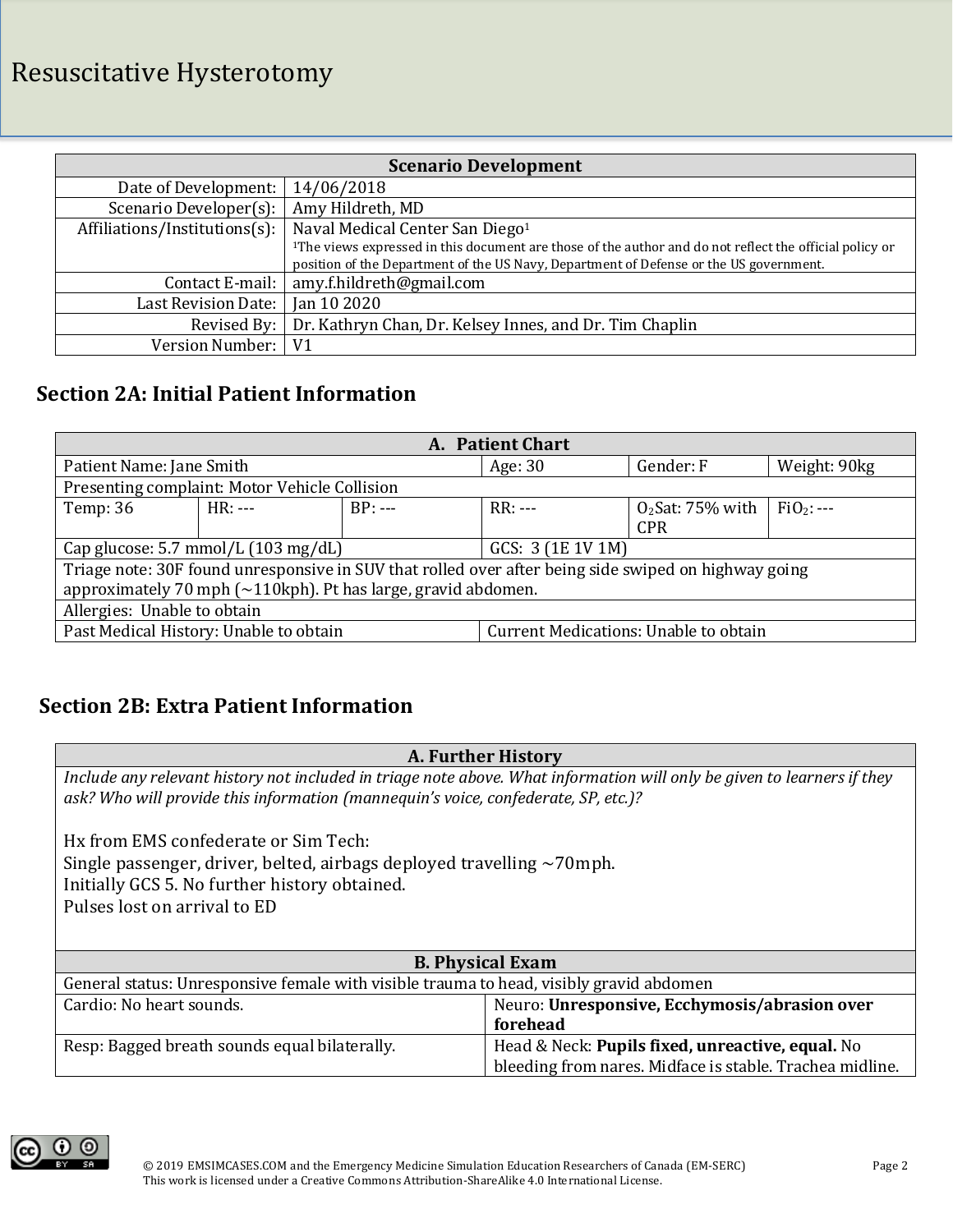| Abdo: Gravid abdomen with fundus palpable at level | MSK/skin: R thigh swollen, ecchymotic.     |
|----------------------------------------------------|--------------------------------------------|
| of xiphoid. FHR 80 on doppler or ultrasound. No    | Ecchymosis/abrasions to forehead, R thigh. |
| fetal parts palpable.                              |                                            |
| Other: GU - No ongoing vaginal bleeding            |                                            |

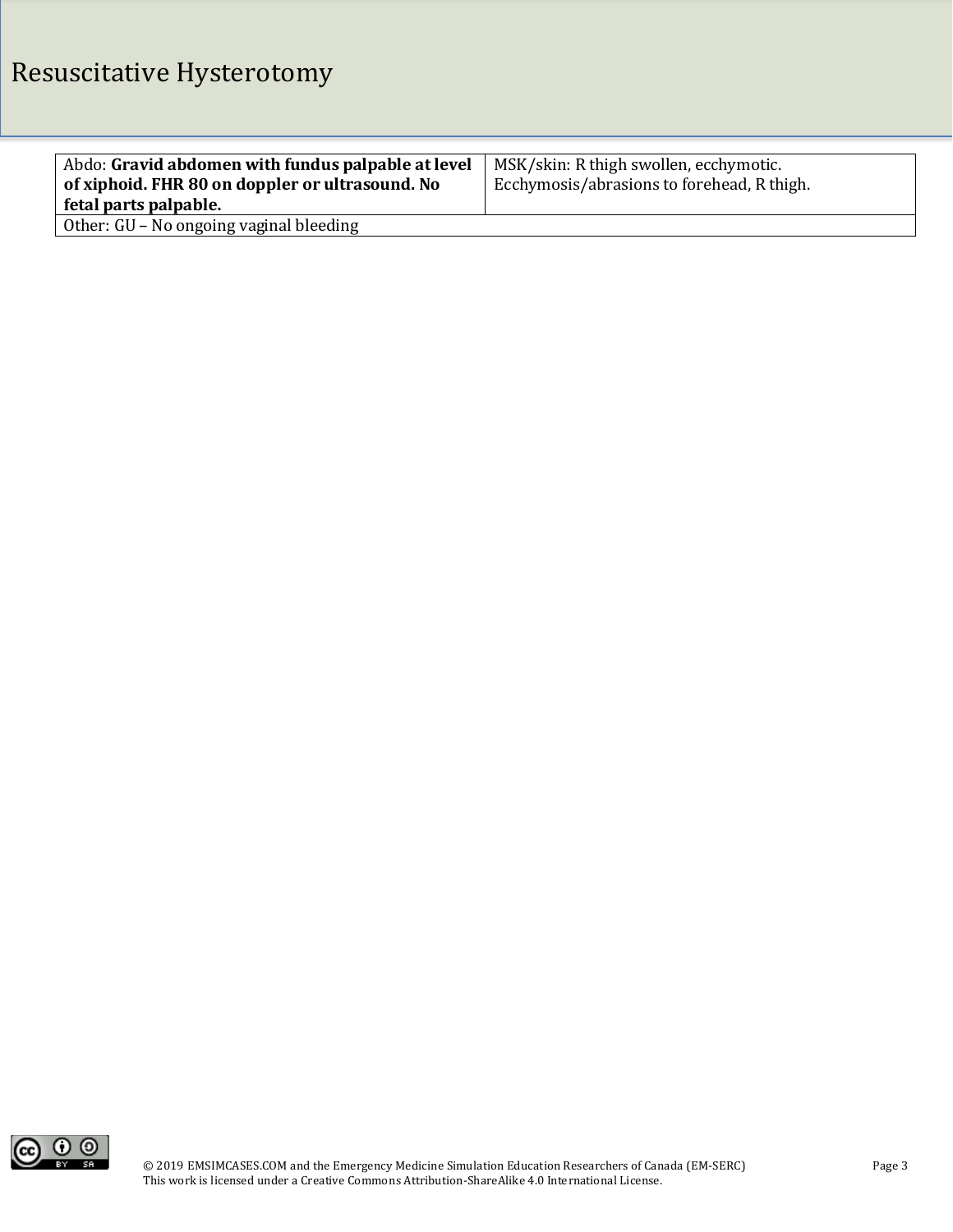# Resuscitative Hysterotomy

## **Section 3: Technical Requirements/Room Vision**

| A. Patient                                                                                                       |  |  |
|------------------------------------------------------------------------------------------------------------------|--|--|
| $\boxtimes$ Mannequin – (1) computerized adult mannequin, (2) neonatal mannequin                                 |  |  |
| <b>Standardized Patient</b>                                                                                      |  |  |
| $\boxtimes$ Task Trainer                                                                                         |  |  |
| Hybrid                                                                                                           |  |  |
| <b>B. Special Equipment Required</b>                                                                             |  |  |
| Basic and advanced airway                                                                                        |  |  |
| equipment, blood products including                                                                              |  |  |
| level 1 infuser, thoracotomy kit, and                                                                            |  |  |
| c-section tray. Neonatal resuscitation                                                                           |  |  |
| equipment including warmer.                                                                                      |  |  |
| <b>C. Required Medications</b>                                                                                   |  |  |
|                                                                                                                  |  |  |
| Blood products, TXA                                                                                              |  |  |
|                                                                                                                  |  |  |
| D. Moulage                                                                                                       |  |  |
| OB simulator with vertical c-section capability, or standard simulator with task trainer with vertical c-section |  |  |
| capability. Newborn simulator. OB Simulator should have evidence of head trauma, thigh trauma with               |  |  |
| ecchymosis/bleeding.                                                                                             |  |  |
| <b>E. Monitors at Case Onset</b>                                                                                 |  |  |
| $\boxtimes$ Patient on monitor with vitals displayed                                                             |  |  |
| Patient not yet on monitor                                                                                       |  |  |
| <b>F. Patient Reactions and Exam</b>                                                                             |  |  |
| Include any relevant physical exam findings that require mannequin programming or cues from patient              |  |  |
| (e.g. - abnormal breath sounds, moaning when RUQ palpated, etc.) May be helpful to frame in ABCDE format.        |  |  |
|                                                                                                                  |  |  |
| Upon ED arrival patient loses pulse, becomes unresponsive with a GCS 3<br>No difficulties with BVM               |  |  |
|                                                                                                                  |  |  |
|                                                                                                                  |  |  |

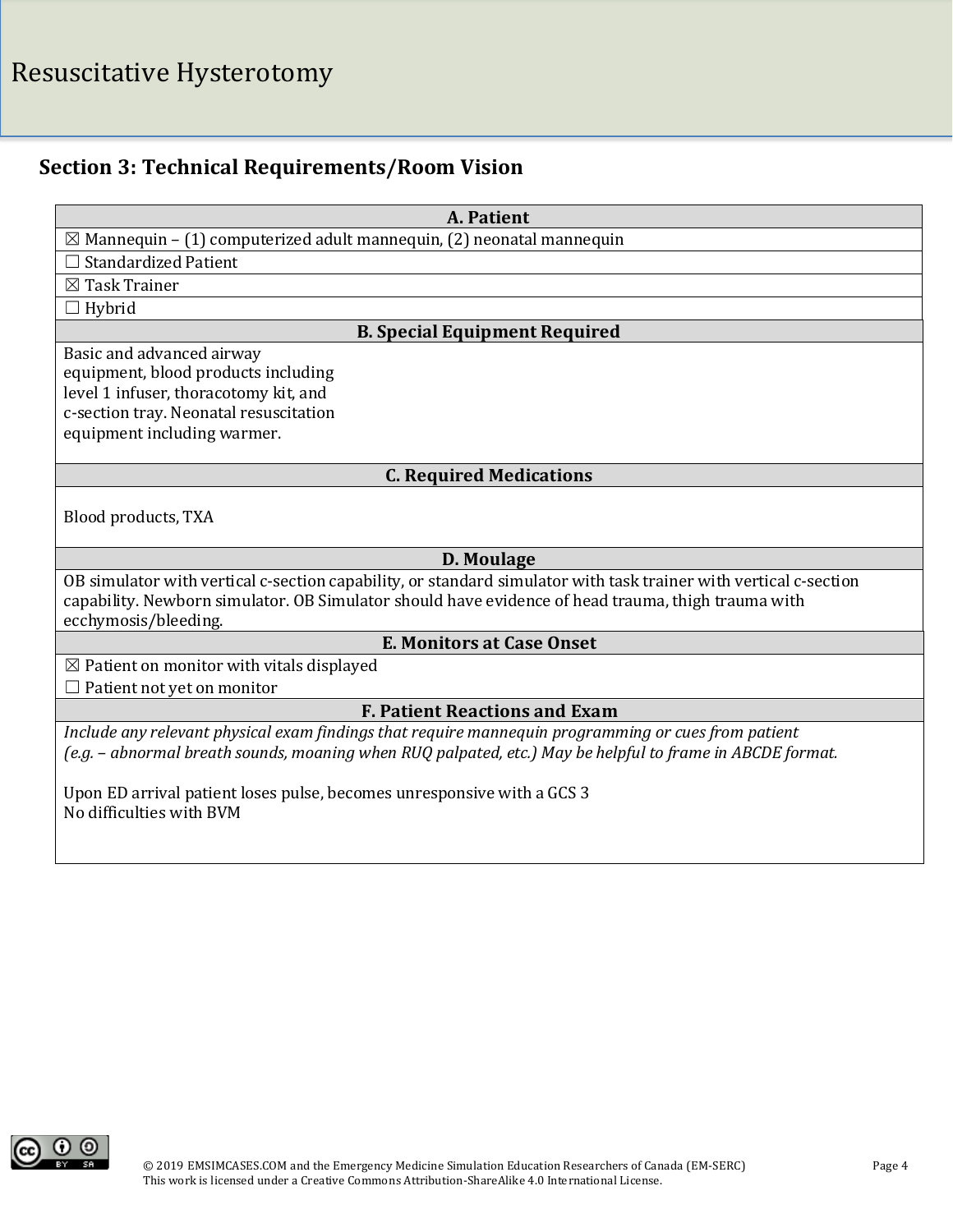## **Section 4: Confederates and Standardized Patients**

|           | <b>Confederate and Standardized Patient Roles and Scripts</b>                                            |
|-----------|----------------------------------------------------------------------------------------------------------|
| Role      | Description of role, expected behavior, and key moments to intervene/prompt learners. Include any script |
|           | required (including conveying patient information if patient is unable)                                  |
| EMS       | Describes rollover, pulses lost on arrival, begins CPR.                                                  |
|           | EMS: "We have a 30 year-old female who is visibly pregnant who was a rollover motor vehicle              |
|           | accident, unresponsive, GCS 5. Vitals en route: 90/40, HR: 120, RR 20, O2 98% on NRB"                    |
| <b>RN</b> | During Scenario State 1: Baseline State                                                                  |
|           | - RN can suggest consults, calling NICU/OB                                                               |
|           | - RN can suggest calling for blood                                                                       |
|           | During Scenario State 2: Resuscitative hysterotomy                                                       |
|           | - RN can suggest helping with neonatal resuscitation                                                     |

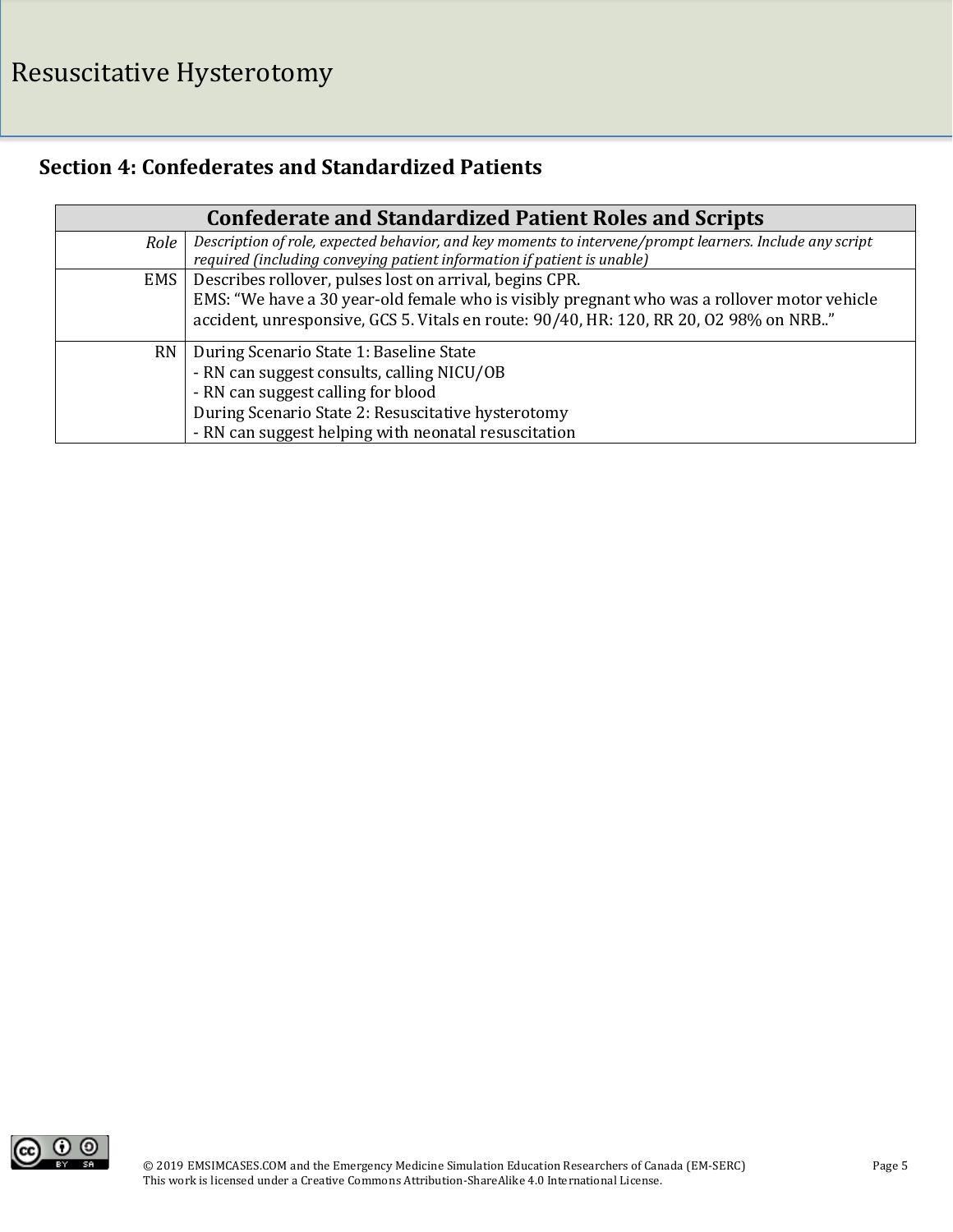## **Section 5: Scenario Progression**

| <b>Scenario States, Modifiers and Triggers</b>                                                                     |                                                                                  |                                                                                                                                                                                                                                                                                                                                                                                                |                                                                                                                                                                                                                                                   |                                                                                                                                                                                                                                         |  |
|--------------------------------------------------------------------------------------------------------------------|----------------------------------------------------------------------------------|------------------------------------------------------------------------------------------------------------------------------------------------------------------------------------------------------------------------------------------------------------------------------------------------------------------------------------------------------------------------------------------------|---------------------------------------------------------------------------------------------------------------------------------------------------------------------------------------------------------------------------------------------------|-----------------------------------------------------------------------------------------------------------------------------------------------------------------------------------------------------------------------------------------|--|
| <b>Patient State/Vitals</b>                                                                                        | <b>Patient Status</b>                                                            | Learner Actions, Modifiers & Triggers to Move to Next State                                                                                                                                                                                                                                                                                                                                    | <b>Facilitator Notes</b>                                                                                                                                                                                                                          |                                                                                                                                                                                                                                         |  |
| 1. Baseline State<br>Rhythm: PEA<br>HR: ---<br>$BP: --$<br>$RR: --$<br>$O2SAT: 75%$ with CPR<br>T: 36 °C<br>GCS: 3 | Unresponsive,<br>pulseless, EMS has<br>started CPR.                              | <b>Expected Learner Actions</b><br>Lead ACLS protocol<br>Uterine displacement<br>Monitors (pt + FHR/US)<br>02 + airway support (BVM)<br>Vocalize plan for resuscitative<br>hysterotomy and NRP<br>Consult to trauma, OB, NICU<br>Initiate massive transfusion                                                                                                                                  | Modifiers<br>Changes to patient condition based on<br>learner action<br>- RN can suggest consults<br>- RN can suggest calling for blood<br><b>Triggers</b><br>For progression to next state<br>- Once all steps complete, progress<br>to phase 2. | Uterine displacement: Manually<br>displace uterus to the left while pt<br>remains on backboard and<br>compressions ongoing<br>U/S shows single live intrauterine<br>pregnancy, large, head down, FHR<br>80s. FAST +, eFAST neg for ptx. |  |
| 2. Resuscitative<br>Hysterotomy<br>VS unchanged after 5<br>mins                                                    | Unresponsive,<br>pulseless                                                       | <b>Expected Learner Actions</b><br>Perform resuscitative<br>hysterotomy while CPR is<br>ongoing (Note: help should be<br>called for and team should be<br>divided into two, one for mother,<br>one for fetus)<br>$\Box$ Another learner to manage<br>mother's airway<br>Deliver the baby, begin NRP<br>$\Box$ Deliver placenta, pack<br>abdominal cavity, post-partum<br>hemorrhage management | Modifiers<br>- RN can suggest resuscitative<br>hysterotomy<br>- RN can suggest helping with<br>neonatal resuscitation<br><b>Triggers</b><br>$-CPR > 5 mins$                                                                                       | Steps for resuscitative<br>hysterotomy detailed in facilitator<br>notes                                                                                                                                                                 |  |
| 3.<br><b>Mother:</b><br>Rhythm: Asystole<br>HR: 0<br>BP:<br>RR: bagged/intubated<br>02 sat:                        | Infant is<br>minimally<br>responsive, gray,<br>begins to cry<br>with stimulation | <b>Expected Learner Actions</b><br>Stimulate infant, warm with<br>blankets, move to warmer,<br>transfer care to NICU team<br>Call Ob (if not already done)<br>Continue with ACLS protocols<br>for another 2 rounds, then stop<br>resus                                                                                                                                                         | Modifiers<br>- None<br><b>Triggers</b><br>- RN can suggest calling NICU if not<br>yet involved                                                                                                                                                    |                                                                                                                                                                                                                                         |  |

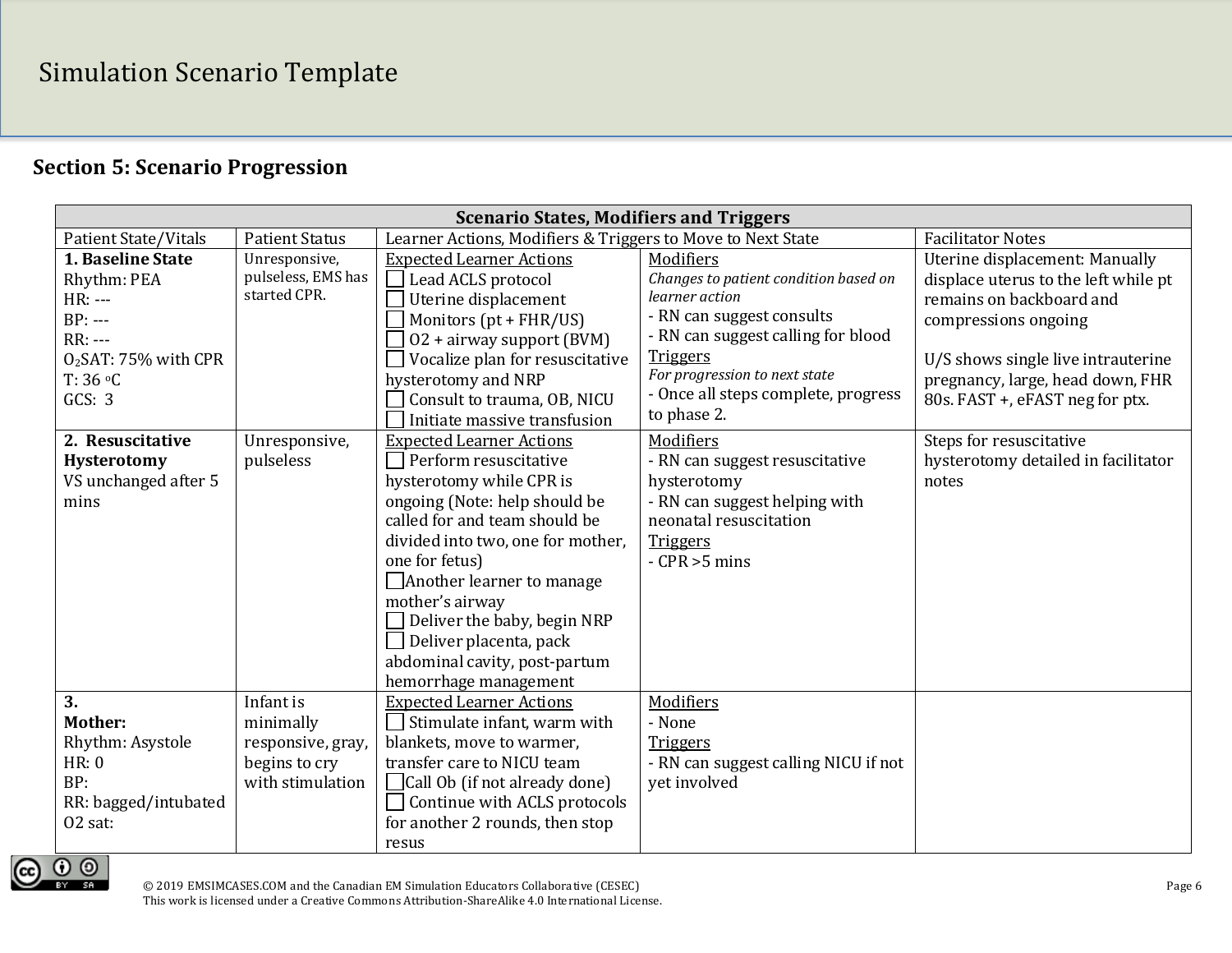# Simulation Scenario Template

|  | <b>Appendix A: Laboratory Results</b> |  |
|--|---------------------------------------|--|
|  |                                       |  |

| CBC - none available            | Cardiac/Coags - none available |
|---------------------------------|--------------------------------|
| <b>WBC</b>                      | Trop                           |
| Hgb                             | D-dimer                        |
| Plt                             | <b>INR</b>                     |
|                                 | aPTT                           |
| Lytes - none available          |                                |
| Na                              | Biliary - none available       |
| $\mathbf K$                     | <b>AST</b>                     |
| Cl                              | <b>ALT</b>                     |
| HCO <sub>3</sub>                | GGT                            |
| AG                              | ALP                            |
| Urea                            | Bili                           |
| Cr                              | Lipase                         |
| Glucose                         |                                |
|                                 | Tox - none available           |
| Extended Lytes - none available | EtOH                           |
| Ca                              | <b>ASA</b>                     |
| Mg                              | Tylenol                        |
| PO <sub>4</sub>                 | Dig level                      |
| Albumin                         | Osmols                         |
| <b>TSH</b>                      |                                |
|                                 | Other - none available         |
| VBG - none available            | <b>B-HCG</b>                   |
| pH                              | Blood type                     |
| pCO <sub>2</sub>                |                                |
| p0 <sub>2</sub>                 |                                |
| HCO <sub>3</sub>                |                                |
| Lactate                         |                                |
|                                 |                                |

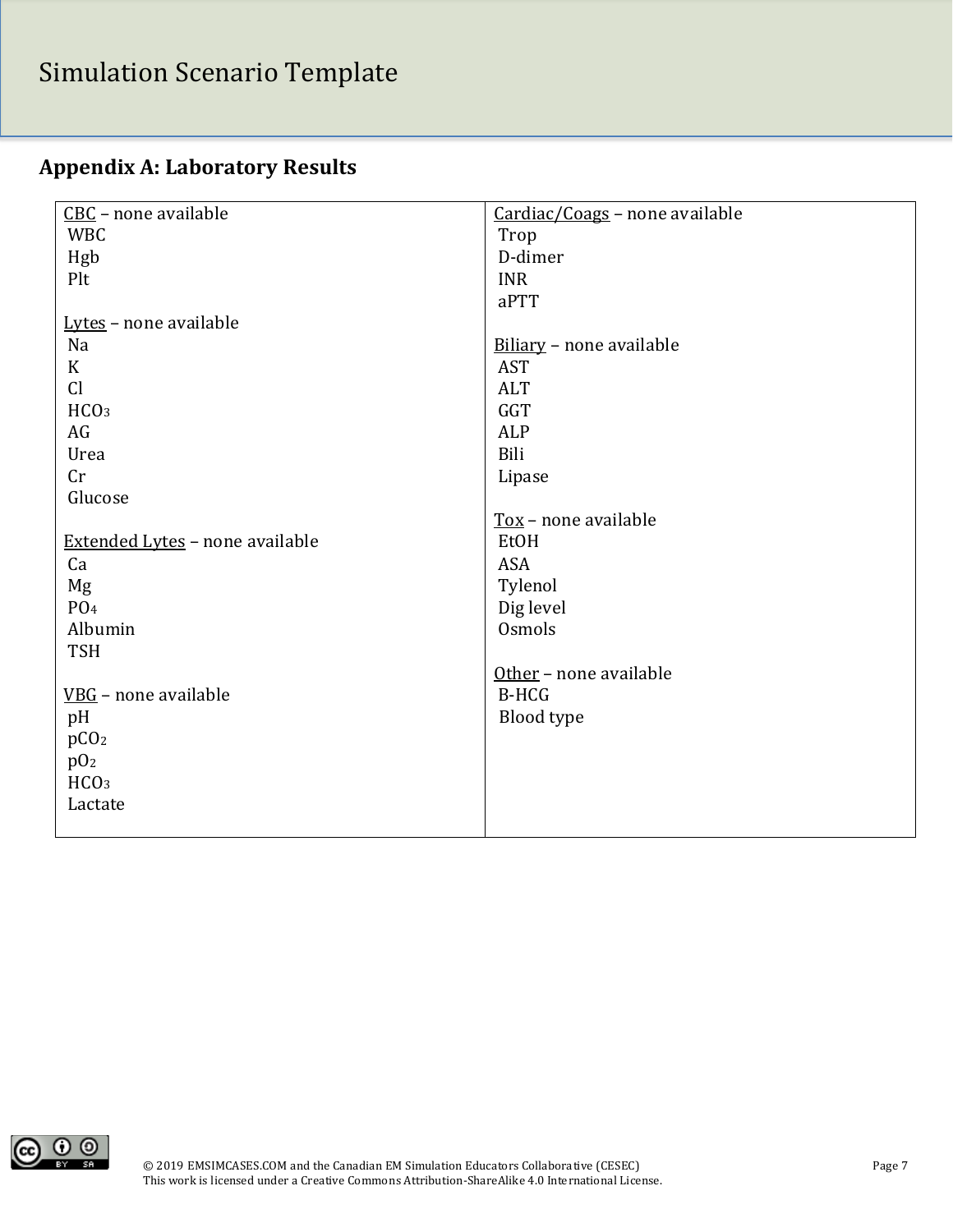# Simulation Scenario Template

## **Appendix B: ECGs, X-rays, Ultrasounds and Pictures**

*Paste in any auxiliary files required for running the session. Don't forget to include their source so you can find them later!*

ECGs – none available

Images (CXRs, etc.) – none available

Ultrasound Video Files – none available

- Describe large infant, head down, bradycardic, HR 80s, FAST +, no pneumothorax